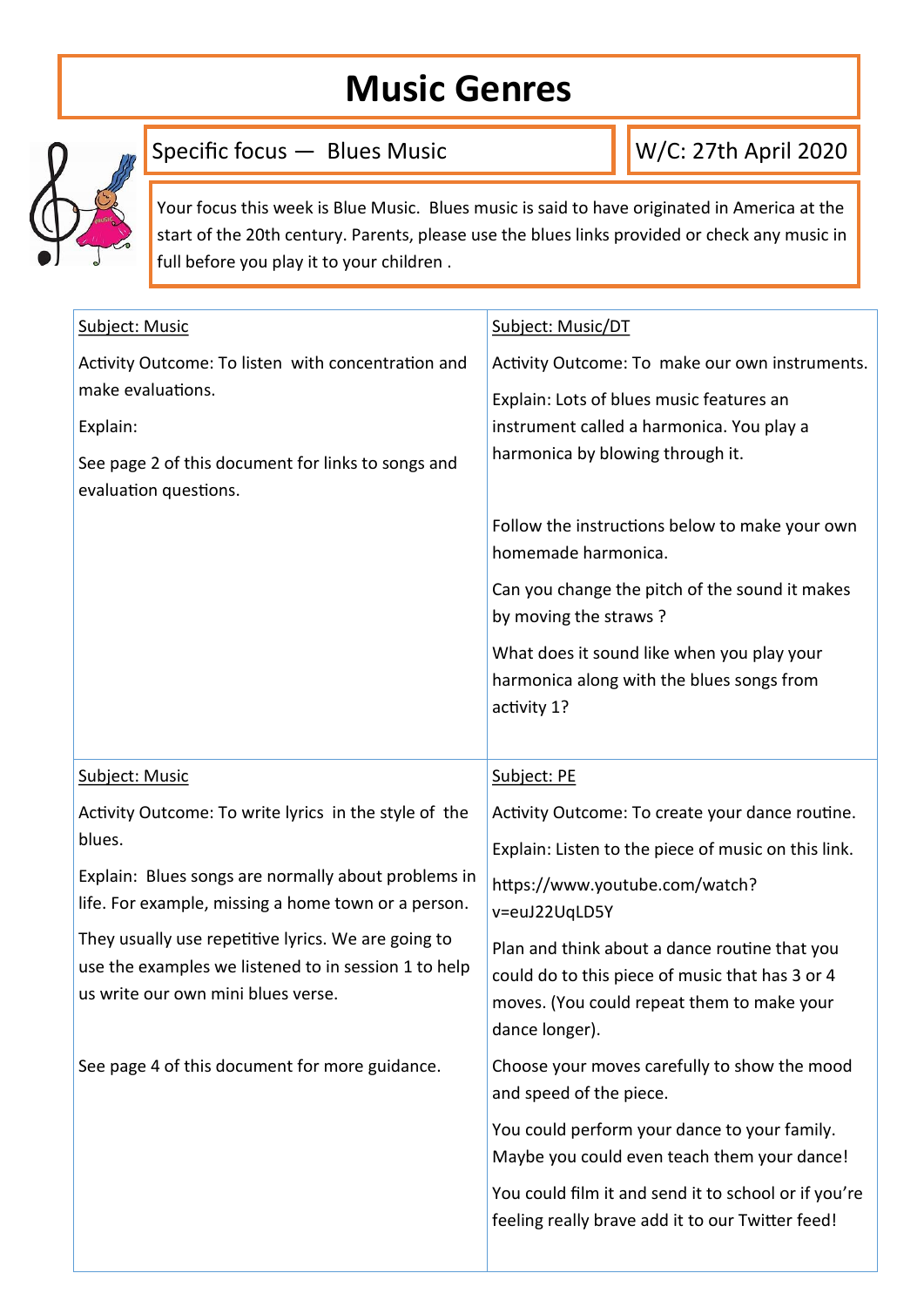## to the Blues Listeni mg



**Skip to my blues** https://www.youtube.com/watch?v=FqYCnDmYyKs

**Sweet Home Chicago** https://www.youtube.com/watch?v=euJ22UqLD5Y

Listen to at least the first minute of these songs. Then, pick your favourite to listen to in full.

Evaluate your chosen piece by:

Saying why you chose this piece.

Naming instruments you think you can hear.

Talking about how the music made you feel. Is this a happy song or a sad song?

What is the tempo (speed) of the piece like?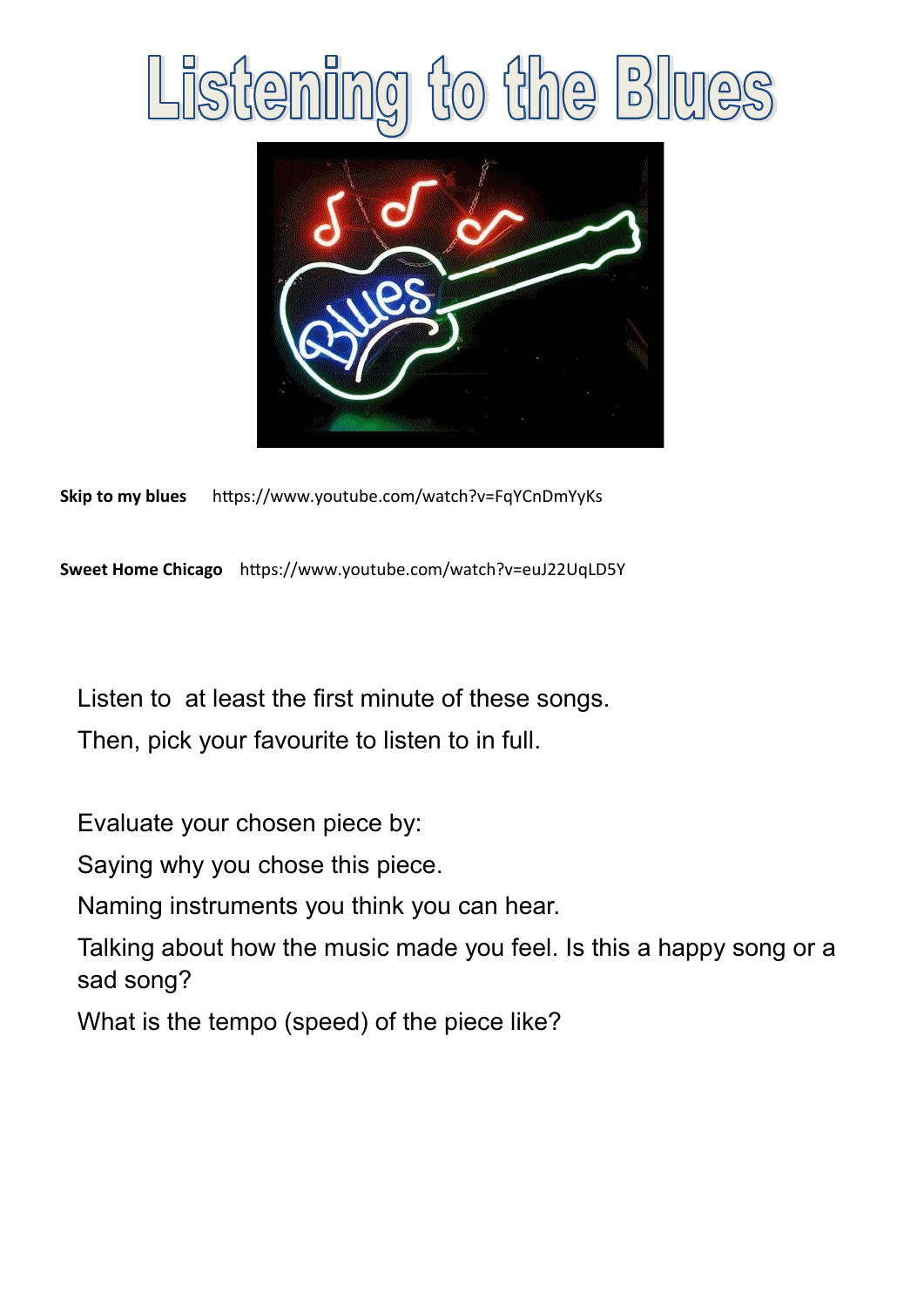

## **To make one, you will need:**

- 2 lollipop sticks—The wider the better
- A wide rubber band
- Two smaller rubber bands
- A straw
- **Scissors**

Cut two pieces of straw that are  $1 - 1$ . 5 inches long.

Stretch the thick rubber band around one of the craft sticks. Place one of the straws under the rubber band.

Put the other craft stick on top and attach them with one of the small rubber band on the same end as the straw.

Stick the other piece of straw at the other end of the harmonica, but this time place it on top of the wide rubber band. Secure the end with the second small rubber band.

To play the harmonica, all you have to do is blow. Our younger kids were wanting to hum into it at first, but then they got the hang of it.

It makes a really cool noise! When you blow, the wide rubber band vibrates and makes a sound.

To change the pitch, slide the straws closer together or farther apart. When you slide them closer together, the section of rubber band that is vibrating is shorter, so it makes a higher sound. Slide the straws all the way to the edges to get the lowest possible sound (which is still pretty high, but lower).